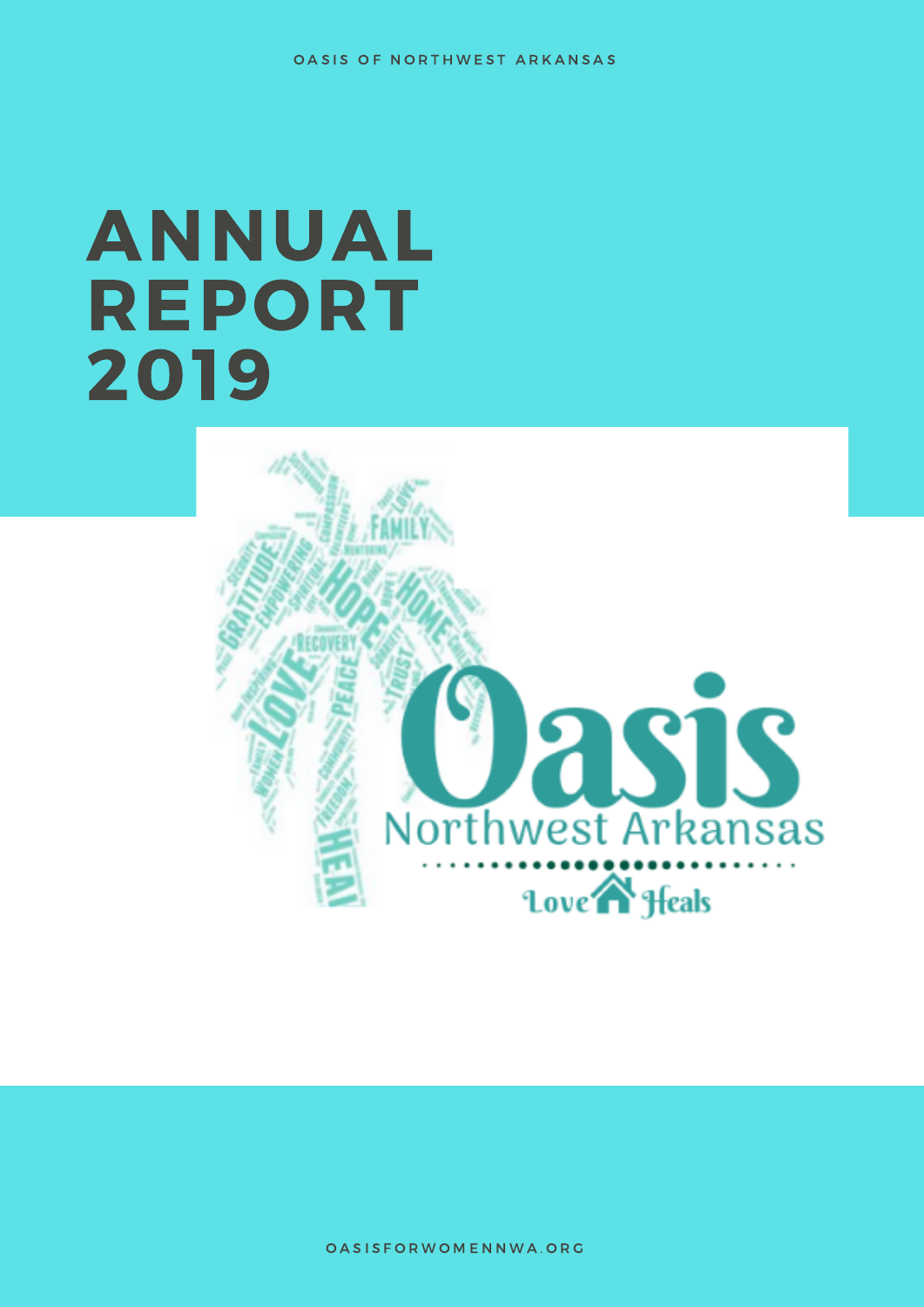# ANNUAL REPORT 2019

#### Oasis of Northwest Arkansas experienced tremendous growth and change in 2019

The highlights include:

- -- An Executive Director was hired in March
- -- Onsite House Manager
- -- Oasis expanded to serve 20 women
- -- Oasis served 58 women in 2019
- -- The Oasis Board of Directors expanded
- -- Oasis website was redesigned

-- Conducted 144 "touch points" with women in need of services in the community via email, phone and inperson interviews.

-- 9 women graduated the program and have remained sober, productive citizens

-- 6 women reunified with children that had been placed in the foster care system

-- 9 women purchased their own vehicles

-- 31 women found employment and are still employed

-- Launched Oasis Alumni Group

-- Launched two successful events: Meet Oasis and Purses with a Purpose that collectively raised over \$9,000 with 102 attendees

- -- Utilized the efforts of 83 volunteers
- -- Launched a Clothes Closet at Oasis

-- Life Academy Launched - providing 12 hours of college credit for each participant in the 10 week program

- -- Processing Group Launched at Oasis
- -- Significant growth on social media from 537 followers to 1,820.